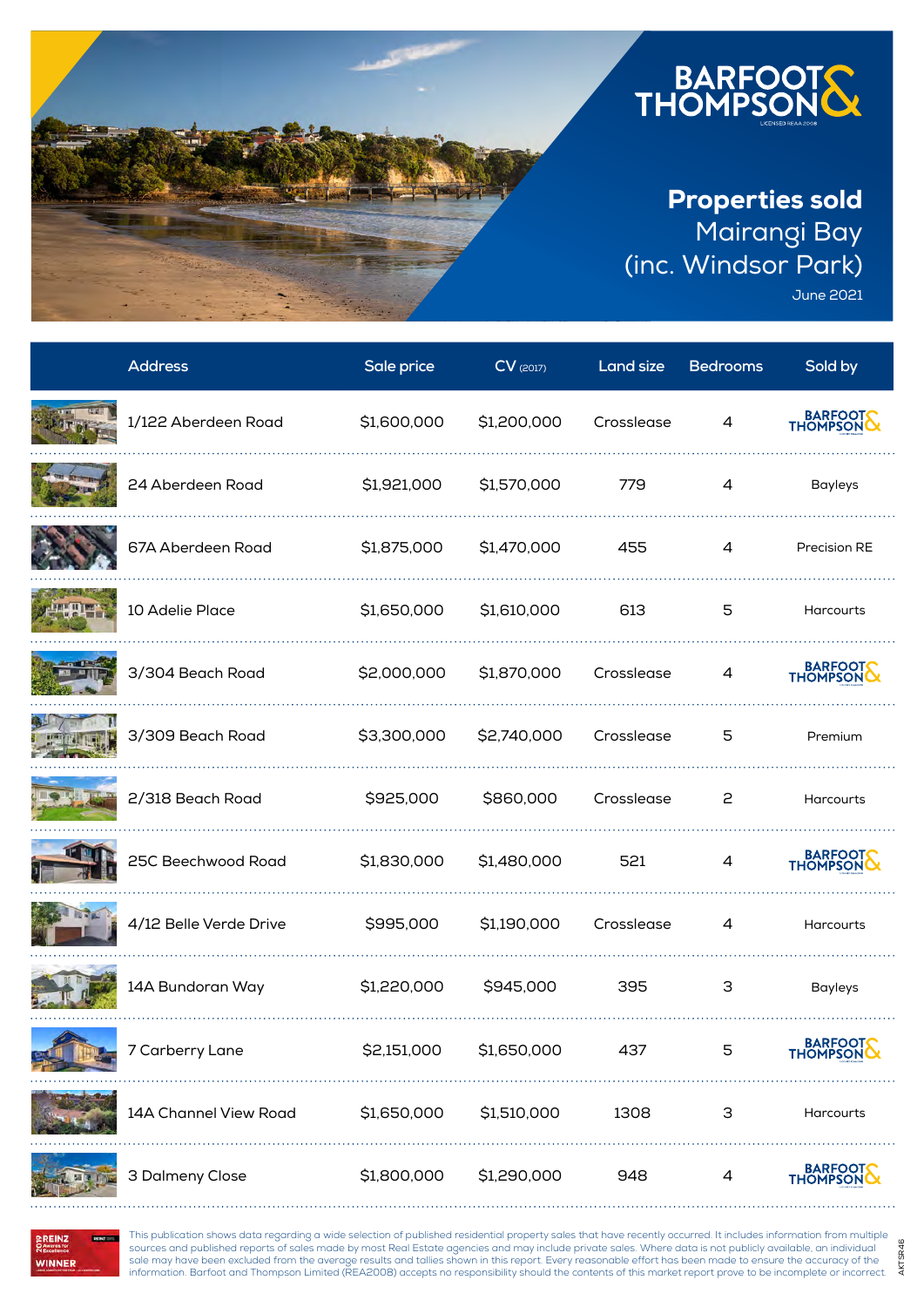

June 2021

AKTSR46

AKTSR46

| <b>Address</b>        | Sale price  | $CV$ (2017) | <b>Land size</b> | <b>Bedrooms</b> | Sold by              |
|-----------------------|-------------|-------------|------------------|-----------------|----------------------|
| 2/5 Dalmeny Close     | \$1,380,000 | \$1,410,000 | Crosslease       | 4               | BARFOOT<br>THOMPSON  |
| 556 East Coast Road   | \$1,050,000 | \$1,060,000 | Crosslease       | 5               | <b>Bayleys</b>       |
| 1/592 East Coast Road | \$807,000   | \$750,000   | Crosslease       | 3               | BARFOOT              |
| 8 Erica Road          | \$1,330,000 | \$1,010,000 | 607              | 3               | Harcourts            |
| 1A Greville Road      | \$1,298,000 | \$950,000   | 341              | 3               | Harcourts            |
| 12A Hastings Road     | \$1,740,000 | \$1,450,000 | 600              | 4               | Precision RE         |
| 1/47B Hastings Road   | \$1,410,000 | \$1,420,000 | n/a              | 5               | Harcourts            |
| 22 Hugh Green Drive   | \$1,825,000 | \$1,400,000 | 700              | 6               | BARFOOTS<br>THOMPSON |
| 31 Hugh Green Drive   | \$1,880,000 | \$1,300,000 | 743              | 4               | BARFOOT              |
| 6/1 Hythe Terrace     | \$840,000   | \$800,000   | n/a              | 2               | BARFOOT              |
| 9A Kowhai Road        | \$1,625,000 | \$1,500,000 | n/a              | 4               | <b>Bayleys</b>       |
| 5 Laurina Road        | \$1,520,000 | \$1,020,000 | 615              | 3               | BARFOOT<br>THOMPSON  |
| 5 Lavery Place        | \$1,600,000 | \$1,120,000 | 690              | З               | Harcourts            |

**BERZ** III **WINNER** 

This publication shows data regarding a wide selection of published residential property sales that have recently occurred. It includes information from multiple sources and published reports of sales made by most Real Estate agencies and may include private sales. Where data is not publicly available, an individual sale may have been excluded from the average results and tallies shown in this report. Every reasonable effort has been made to ensure the accuracy of the information. Barfoot and Thompson Limited (REA2008) accepts no responsibility should the contents of this market report prove to be incomplete or incorrect.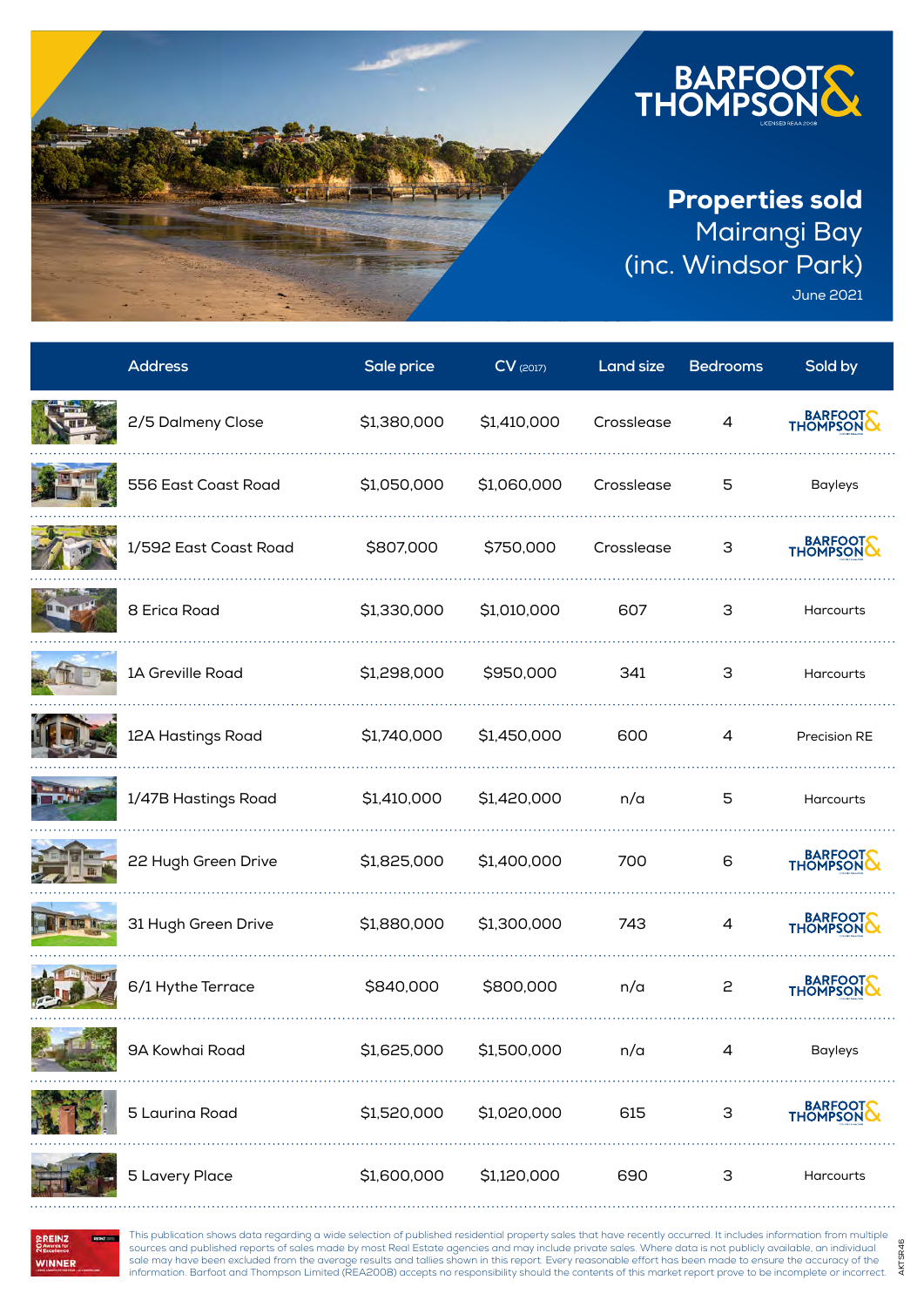

June 2021

AKTSR46

AKTSR46

| <b>Address</b>           | Sale price  | $CV$ (2017) | <b>Land size</b> | <b>Bedrooms</b> | Sold by                   |
|--------------------------|-------------|-------------|------------------|-----------------|---------------------------|
| 13/13 Lovell Court       | \$720,000   | \$520,000   | n/a              | 3               | Ray White                 |
| 7 Mana Lane              | \$2,010,000 | \$1,600,000 | 500              | 5               | Ray White                 |
| 70 Matipo Road           | \$2,815,000 | \$2,700,000 | 1451             | 5               | <b>Harcourts</b>          |
| 71 Matipo Road           | \$1,863,500 | \$1,330,000 | 819              | 3               | BARFOOTS<br>THOMPSON      |
| Lot 2/92 Matipo Road     | \$1,720,000 | n/a         | n/a              | $\overline{4}$  | Harcourts                 |
| 33 Maxwelton Drive       | \$2,315,000 | \$1,570,000 | 756              | 5               | <b>Harcourts</b>          |
| 33 Mayfair Crescent      | \$2,100,000 | \$1,375,000 | 819              | 4               | BARFOOT                   |
| 32B Newhaven Terrace     | \$1,700,000 | \$1,750,000 | 279              | 4               | BARFOOTS<br>THOMPSON      |
| 57 Newhaven Terrace      | \$1,861,000 | \$1,775,000 | 667              | 4               | BARFOOT                   |
| 14A Penguin Drive        | \$1,470,000 | \$1,150,000 | Crosslease       | 3               | BARFOOT                   |
| 59 Rathmullen Place      | \$2,300,000 | \$1,700,000 | 449              | 6               | <b>BARFOO</b><br>THOMPSON |
| 13/372 Rosedale Road     | \$385,000   | \$365,000   | n/a              | 1               | BARFOOT<br>THOMPSON       |
| Lot 3/111 Salamanca Road | \$753,000   | n/a         | 365              | n/a             | Wallace &<br>Stratton     |

**WINNER** 

This publication shows data regarding a wide selection of published residential property sales that have recently occurred. It includes information from multiple sources and published reports of sales made by most Real Estate agencies and may include private sales. Where data is not publicly available, an individual sale may have been excluded from the average results and tallies shown in this report. Every reasonable effort has been made to ensure the accuracy of the information. Barfoot and Thompson Limited (REA2008) accepts no responsibility should the contents of this market report prove to be incomplete or incorrect.